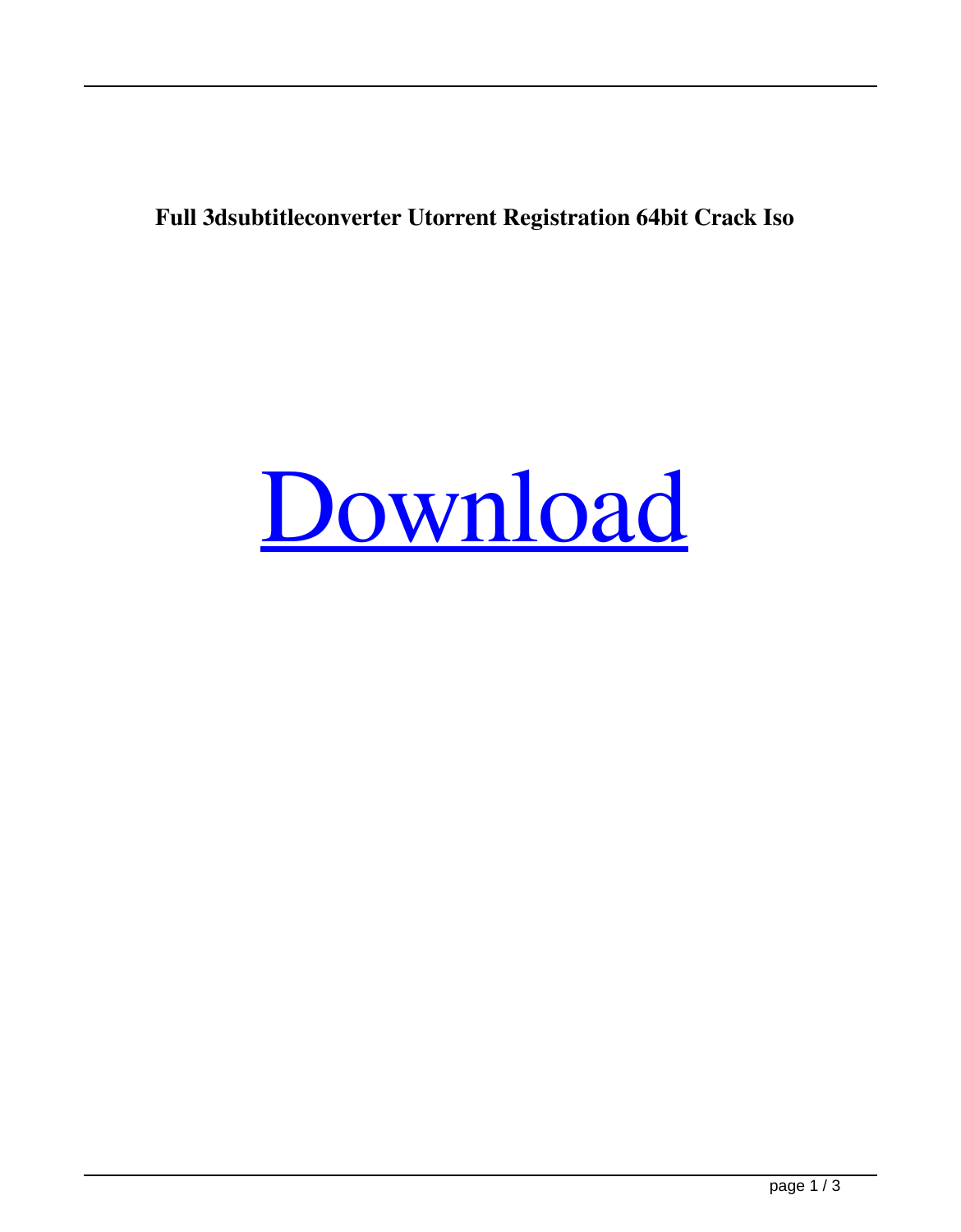

Category:Subtitle editing software Category:Software for Linux Category:Media players Category:Free media playersClimate Change and Obesity – What do we know? Climate Change and Obesity – What do we know? Research carried out in 2012 by the World Health Organisation (WHO) indicates that the link between climate change and obesity is a complicated one, the mechanisms underlying this relationship can't be simply drawn from correlation between extreme weather and obesity. Whilst there is a strong link between climate change and obesity, the data is limited and much of the research is based on self-reporting from the participants. There is an increasing amount of research being carried out, that proves there is a correlation between obesity and extreme weather, with three of the most common factors in this study being low-cost, timeconsuming, unhealthy, high-calorie foods and easy access to them. The study carried out by the WHO was conducted in five continents, investigating the link between extreme weather and obesity. It involved 25 countries and over 400,000 people. Results of the study led to three main